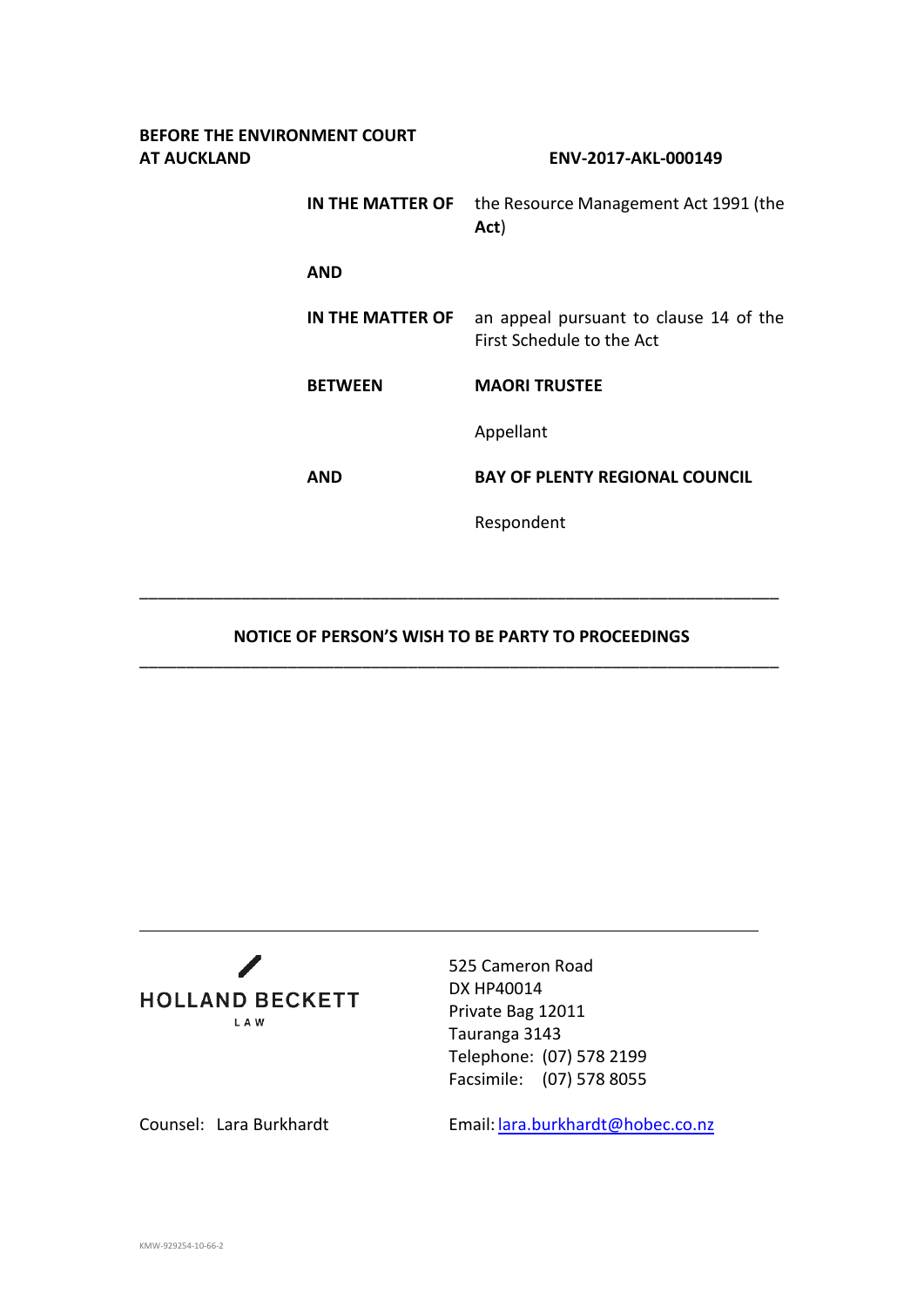- **TO:** The Registrar Environment Court **AUCKLAND**
- 1. **NGATI UENUKUKOPAKO IWI TRUST** (the **Trust**) wishes to be a party to **ENV-2017-AKL-000149 Maori Trustee v Bay of Plenty Regional Council**, an appeal against decisions on Proposed Plan Change 10 to the Bay of Plenty Regional Land and Water Plan (**Plan Change**).
- 2. The Trust made further submissions on the Plan Change.
- 3. The Trust has an interest in the proceedings that is greater than the interest that the general public has because:
	- (a) The Trust was formed by, and represents, the people of Ngati Uenukukopako Hapu which incorporates Ruamata and Pikirangi Marae.
	- (b) Ngati Uenukukopako has overlapping interests with other Hapu extending from the Waingaehe Stream around the lakefront to Te Tumu o te Miromiro Stream, up to the ridge of the Whakapoungakau range, along the ridge to Pukepoto Hill, down from Pukepoto along the Waingaehe Stream back to the lake front.
	- (c) Ngati Uenukukopako, as the father of Whakaue, has customary rights and interests around Rotorua-nui-a-Kahumatamomoe including kaitiaki responsibilities.
	- (d) Ngati Uenukukopako represents 2558 registered beneficiaries as recorded on the Te Pumautanga o Te Arawa beneficiaries list. However, Ngati Uenukukopako have a known database of over 5,000 owners of the Whakapoungakau Farm Trust, all of whom whakapapa to Uenukukopako.
- 4. The Trust is not a trade competitor for the purposes of section 308C of the Act.
- 5. The Trust is interested in all of the proceedings.